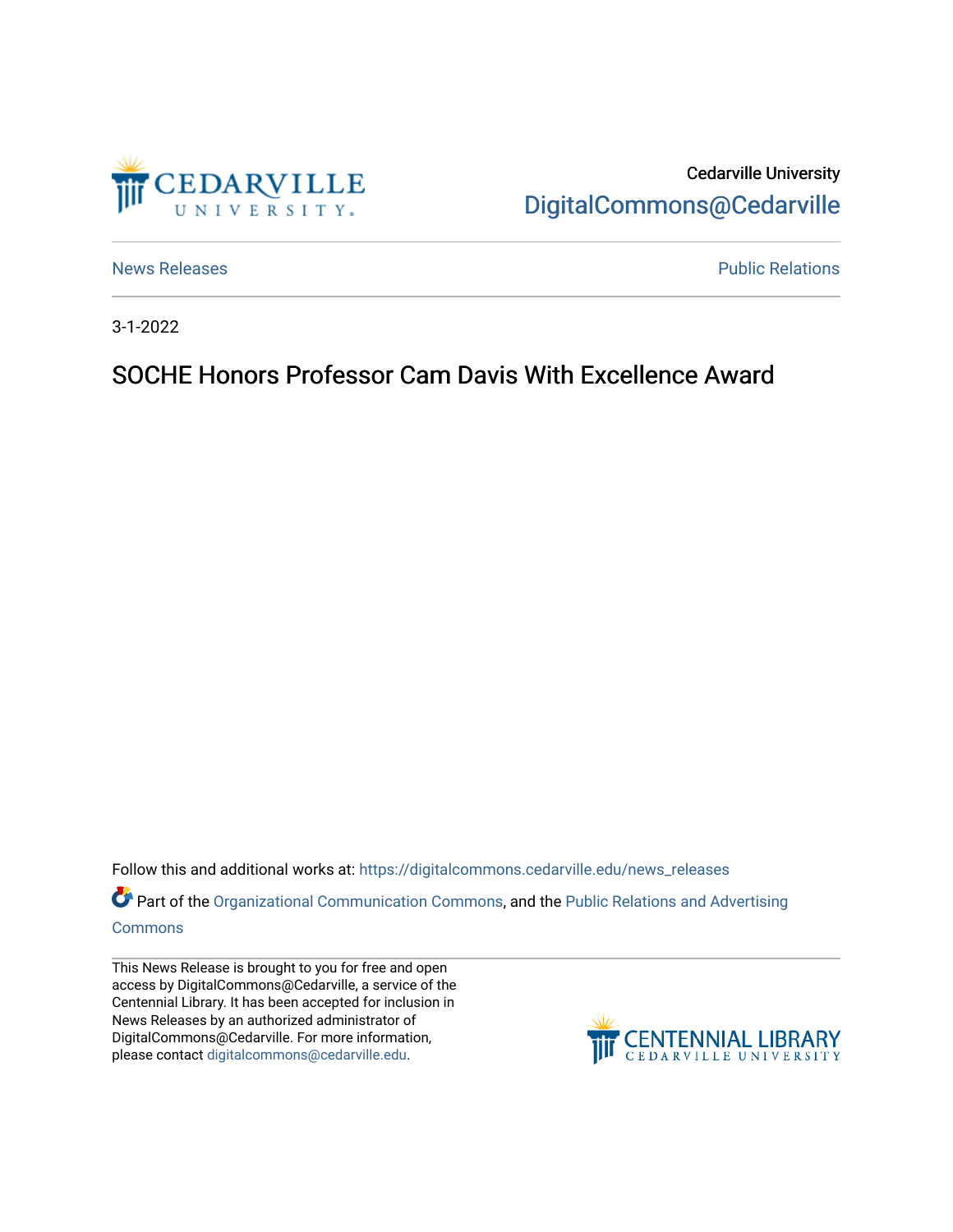## **FOR IMMEDIATE RELEASE March 1, 2022**

**CONTACT:** Mark D. Weinstein Executive Director of Public Relations [937-766-8800](tel:937-766-8800) (o) [937-532-6885](tel:937-532-6885) (m) [Mweinstein@cedarville.edu](mailto:Mweinstein@cedarville.edu) @cedarvillenews

## **SOCHE Honors Professor Cam Davis With Excellence Award**

**CEDARVILLE, OHIO --** The Strategic Ohio Council for Higher Education (SOCHE) has named Cedarville University's [Cam Davis,](https://www.cedarville.edu/academic-schools-and-departments/art-design-theatre/faculty-staff/faculty/davis-cam) associate professor of visual communication design, as one of its Excellence Award recipients for the month of March.

Davis has been teaching at Cedarville for almost four years, and his passion is equipping his students with both practical skills and biblical wisdom they need for their careers.

Before becoming a professor, Davis worked as a graphic designer.

"I discovered I enjoyed teaching when I got a chance to teach a course as an adjunct professor," said Davis. "I enjoy teaching and interacting with students as well as building solid relationships with colleagues."

Davis believes one of the most important aspects of his job is incorporating biblical truth into his instruction. "I watch for organic, impromptu times of discussion to apply scripture into a situation," he said. "I help them to find places to affirm, redeem or reject areas from the design industry, and always look for ways to incorporate practical life lessons into their studies."

What impacts Davis the most about his academic career is seeing his students walk across the stage to receive diplomas at commencement. "It is meaningful for me to see many of them being equipped with good professional skills and knowledge and having a solid, vibrant faith to underscore all of what they learned at Cedarville. Knowing that I had a little part in molding some of them is very meaningful."

SOCHE is an organization dedicated to connecting organizations, businesses, students, educators and more to help create more research and internship opportunities. They have brought education and employment to over 200,000 students in southwest Ohio. Throughout 2022, they will honor 71 Excellence Award Recipients.

SOCHE academic and human resources officers submitted the names of faculty members who showed scholarship, teaching, service, student success and more. The full list of honorees can be found at [https://www.soche.org/excellence-awards/.](https://www.soche.org/excellence-awards/)

Located in southwest Ohio, Cedarville University is an accredited, Christ-centered, Baptist institution with an enrollment of 4,715 undergraduate, graduate, and online students in more than 150 areas of study. Founded in 1887, Cedarville is recognized nationally for its authentic Christian community, rigorous academic programs, including its [Bachelor of Arts in Visual Communication Design,](https://www.cedarville.edu/academic-programs/visual-communication-design-graphics) strong